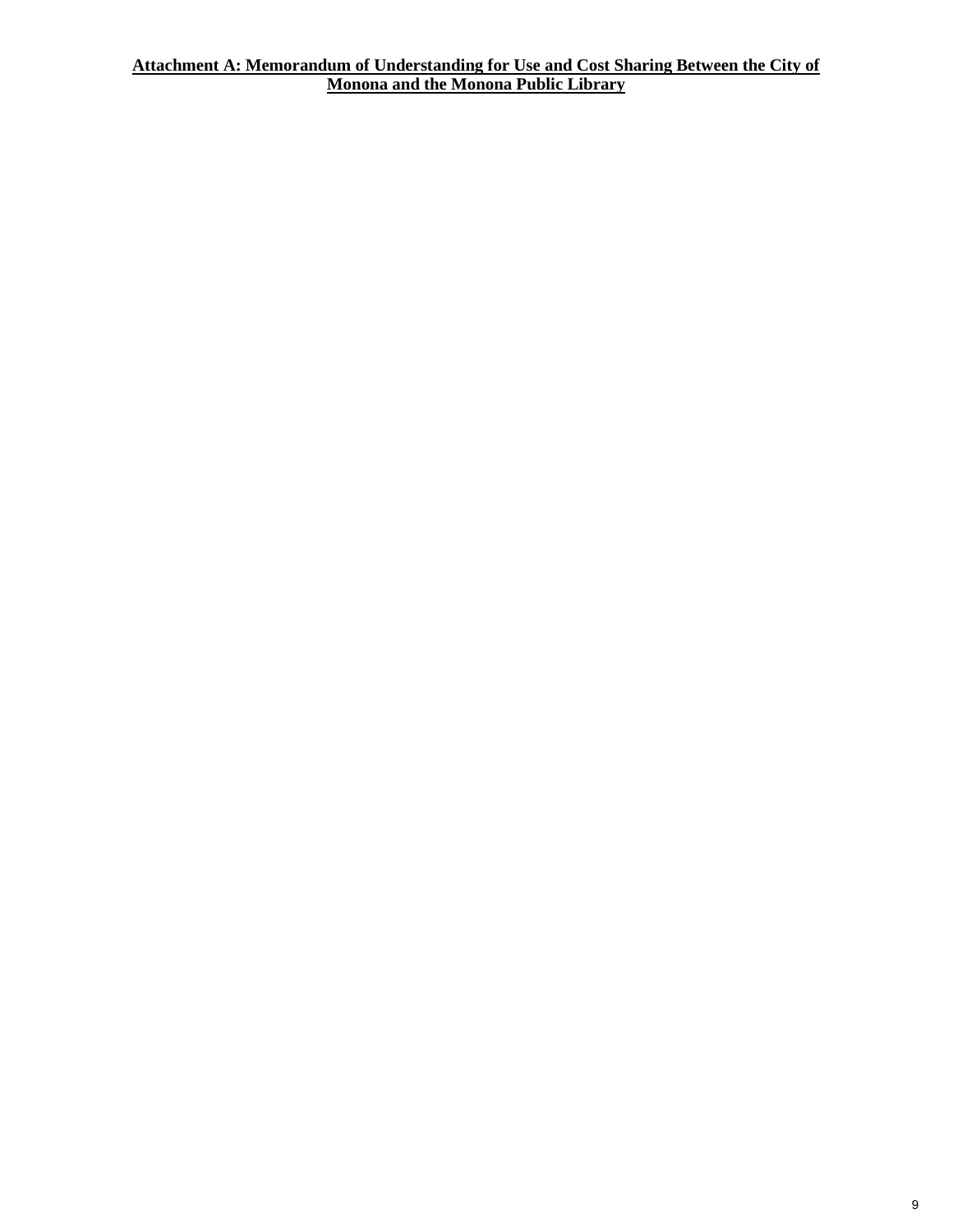# MEMORANDUM OF UNDERSTANDING FOR USE AND COST SHARING BETWEEN THE CITY OF MONONA AND MONONA PUBLIC LIBRARY

This memorandum of understanding ("MOU") is made and entered into between the City of Monona ("the City"), Monona Wisconsin, and the Monona Public Library ("the Library").

- 1. Premises. This MOU covers the library building and grounds located at 1000 Nichols Road, Monona Wisconsin ("the Premises"). Within the lower level of the library building are located the Municipal Room, the Forum Room and the Board Room, as depicted on the attached Exhibit A.
- 2. Rent. There shall be no rent or reservation fee paid by the City of Monona or any of its affiliated entities described in section 7 below for use of any Monona Public Library room.
- 3. Term. This MOU is effective upon the date last signed by the duly authorized representatives of the parties to this MOU. This MOU may be terminated by either party upon sixty (60) day written notice, which notice shall be delivered by hand or by certified mail to the address listed above.
- 4. Utility Expenses. The City of Monona shall pay for a portion of the annual electrical bill for the Library as follows: 85% to the Library; 15% to the City. The City shall also pay the cable television subscription charges for the Municipal Room.
- 5. Remaining Expenses. The Library shall pay all telephone, gas, water, Internet, sewer, and stormwater utility bills for the Premises.
- 6. Repairs, Cleaning and Maintenance. The Library shall be responsible for budgeting and coordinating routine cleaning, arranging repair and maintenance of the Premises, and for keeping the Premises in acceptable condition. City building staff shall bill the Library for all hours provided for daytime cleaning, minor repairs and maintenance. Snow removal from parking lots and sidewalk, and mowing of library grounds performed by City staff shall not be charged to the Library. The Library shall be responsible for all other landscaping maintenance.
- 7. Other Operating Expenses. A portion of accounting services and insurance expenses shall be billed back to the Library annually, as part of the City budget process.
- 8. Library Municipal Room Use. The City shall have priority use of the Municipal Room for meetings of the City Council, standing committees, non-standing committees, commissions and boards, special (statutory) boards and commissions, municipal court, and ad hoc committee uses; which are defined in Section 18-20 of the City Code of Ordinances.
- 9. Reservation Priorities of Library Municipal Room. The Library reserves the right to close and cancel use of its meeting rooms because of emergency or major weather events. Conditions and limitations on room use by the City and other groups will otherwise follow the current Monona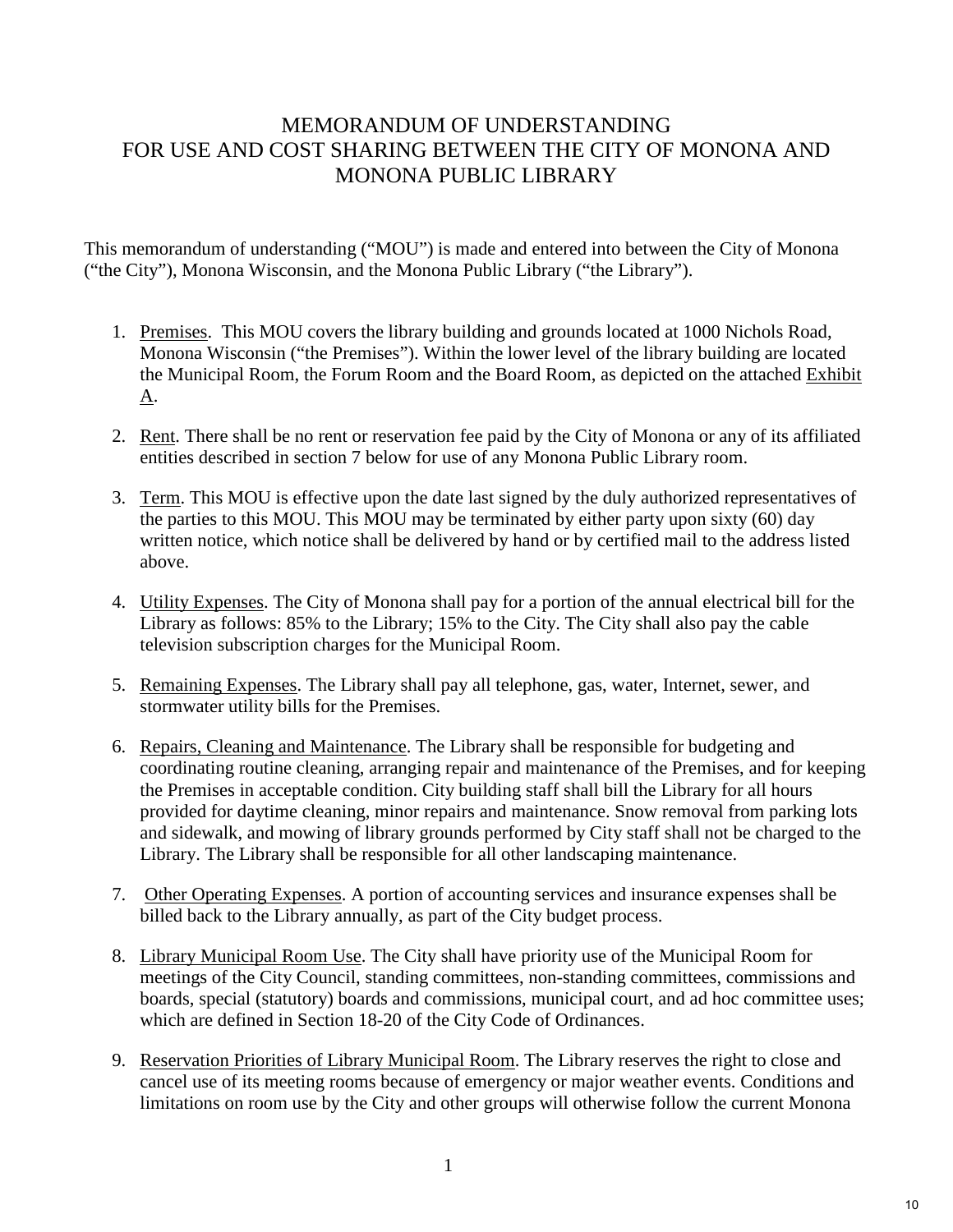Public Library Meeting Room Policy except as otherwise stated in this MOU. If more than one group wants to reserve the Municipal Room, priority will be given as follows, in order:

- a. City-sponsored meetings and events, including municipal court, that require live broadcasting and/or video recording.
- b. Library-sponsored meetings and events.
- c. City-sponsored meetings and events that do not require live broadcasting and/or video recording.
- d. Friends of the Library and Library Foundation meetings and events.
- e. Community groups for informational, educational, charitable, and cultural meetings and programs.
- f. Other governmental meetings and events (i.e. Monona Grove School District, state agencies such as Wisconsin Department of Transportation).
- g. All other groups.
- 10. Other Room Usage. The Library Forum Room and Board Room are also available for City use. A group falling under subsections 8a, 8b, or 8c above has priority to use the Board Room for closed session meetings or municipal court conferences. In the event a group falling under subsections 8a, 8b, or 8c needs to use the Forum Room, the City shall contact the Library Director at is earliest convenience and the Library shall make all reasonable effort to accommodate such use.
- 11. Hours of Operation for City Uses. A Library or City committee, council, or commission meeting may take place after library closing hours. During such meetings, doors must remain open to the public. The Library shall be notified in advance so as to allow coordination of library gate and locking library doors with City staff. City staff shall be responsible for securing the exterior doors upon the conclusion of after hour meetings. All other users must conclude activities 15 minutes before the Library's scheduled closing.
- 12. Building and Premises Alterations, Additions and Improvements. The Library shall make no alterations, additions and improvements to the Premises without prior written consent of the City. The Library may make minor cosmetic improvements such as painting and furniture, subject to budget approval. Major capital improvements must be requested through and approved by the City's and Library board's budget processes before proceeding.

Adopted as of the last date of signature below.